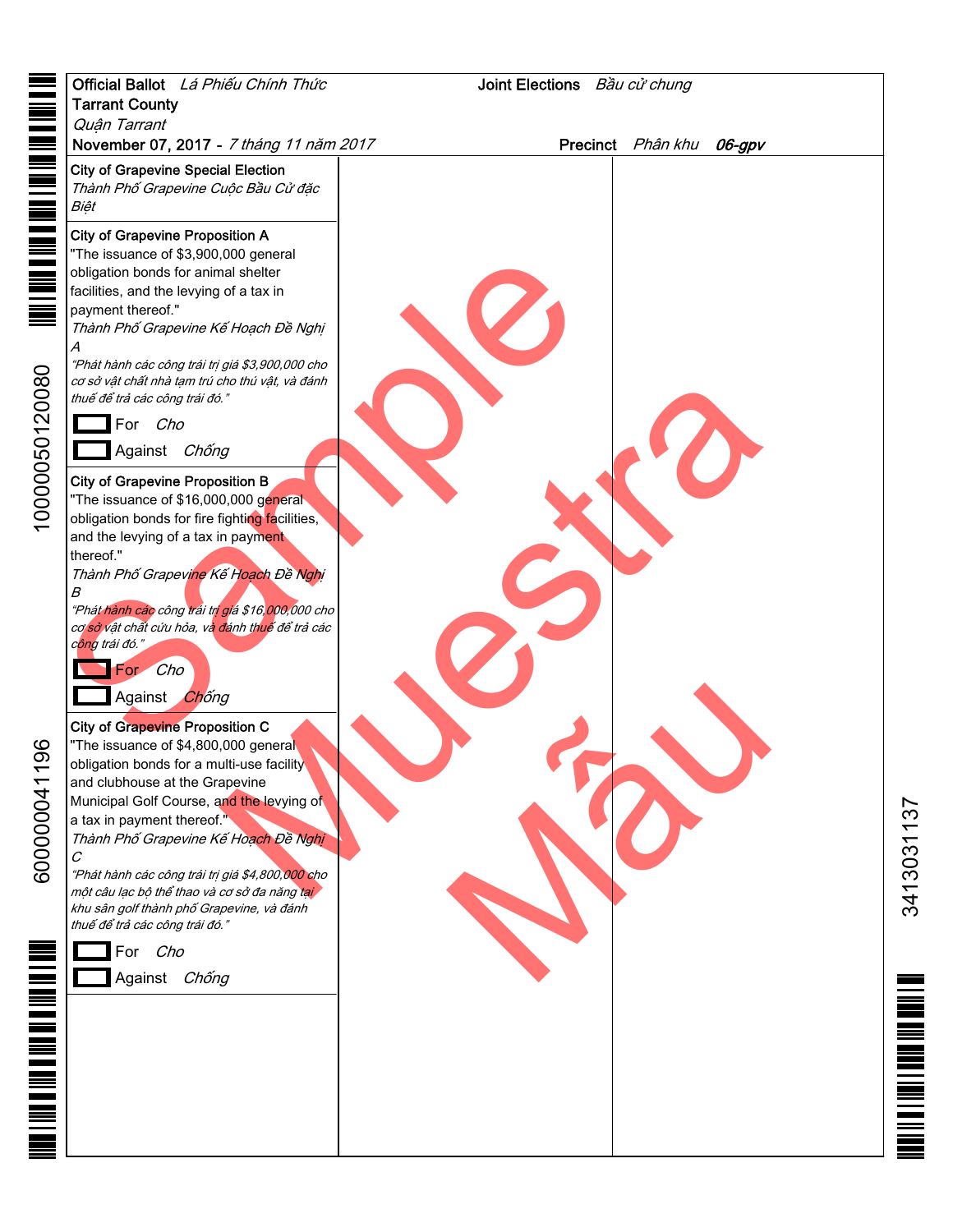This page intentionally left blank

Trang này ban chấp hành cố ý bỏ trống

**MENT WEB THE DIVERSITY OF THE LEW** 

3413031137 <u>Minimum membro</u>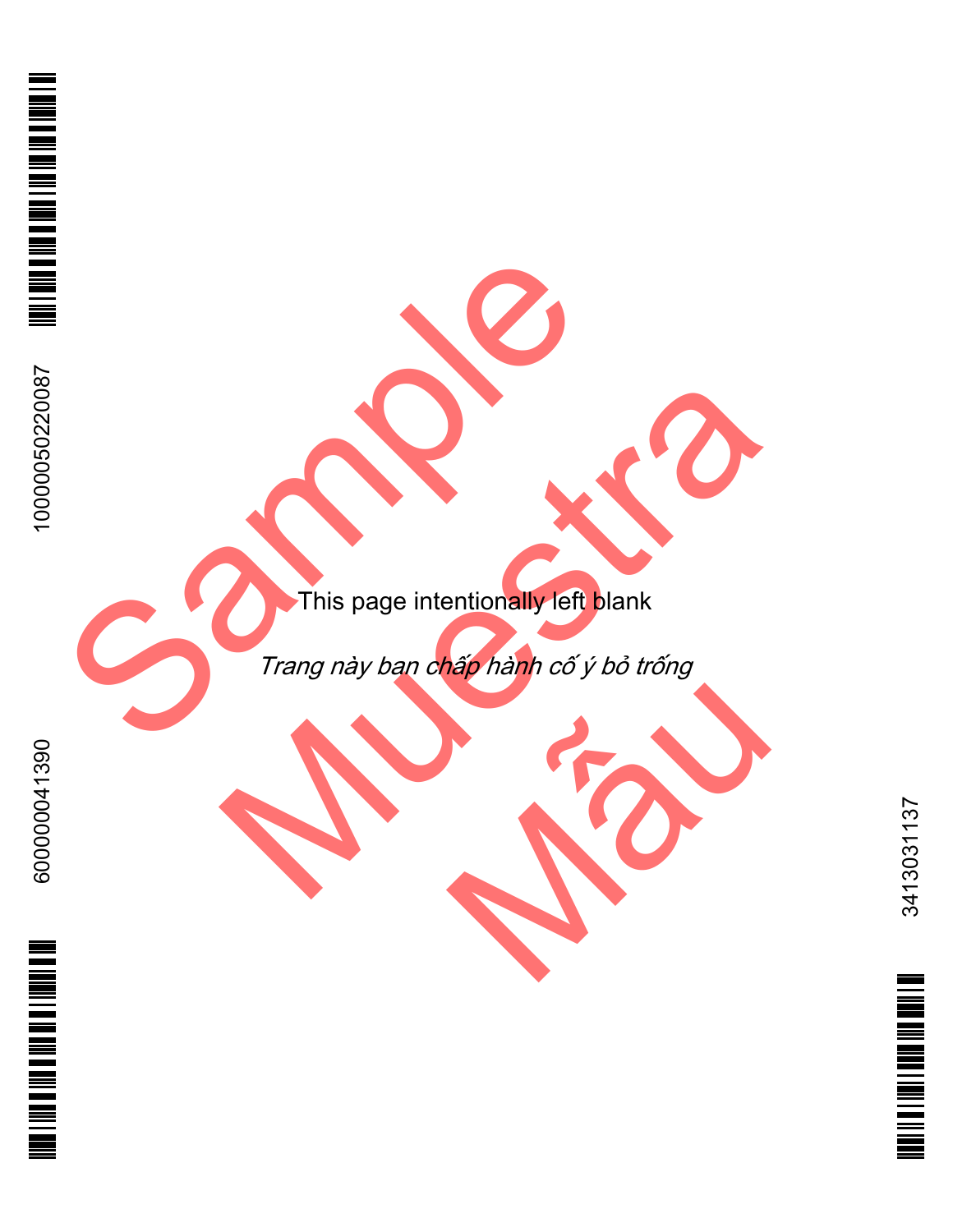|                       | Official Ballot Boleta oficial                                                            | Joint Elections Elecciones conjuntas |                          |
|-----------------------|-------------------------------------------------------------------------------------------|--------------------------------------|--------------------------|
|                       | <b>Tarrant County</b>                                                                     |                                      |                          |
|                       | Condado de Tarrant<br>November 07, 2017 - 07 de Noviembre de 2017                         |                                      | Precinct Precinto 06-gpv |
| <u>The manufactor</u> | <b>City of Grapevine Special Election</b>                                                 |                                      |                          |
|                       | Elección Especial de la Ciudad de                                                         |                                      |                          |
|                       | Grapevine                                                                                 |                                      |                          |
|                       | <b>City of Grapevine Proposition A</b>                                                    |                                      |                          |
| NH NH NH              | "The issuance of \$3,900,000 general<br>obligation bonds for animal shelter               |                                      |                          |
|                       | facilities, and the levying of a tax in                                                   |                                      |                          |
|                       | payment thereof."                                                                         |                                      |                          |
|                       | Proposición A de la Ciudad de Grapevine<br>"La emisión de \$3,900,000 en bonos de         |                                      |                          |
|                       | obligación general para instalaciones de<br>albergue de animales, y la imposición de un   |                                      |                          |
|                       | impuesto para el pago de los mismos."                                                     |                                      |                          |
|                       | For A Favor                                                                               |                                      |                          |
|                       | Against En contra                                                                         |                                      |                          |
|                       | <b>City of Grapevine Proposition B</b>                                                    |                                      |                          |
| 10000050110089        | "The issuance of \$16,000,000 general                                                     |                                      |                          |
|                       | obligation bonds for fire fighting facilities,<br>and the levying of a tax in payment     |                                      |                          |
|                       | thereof."                                                                                 |                                      |                          |
|                       | Proposición B de la Ciudad de Grapevine<br>"La emisión de \$16,000,000 en bonos de        |                                      |                          |
|                       | obligación general para instalaciones para                                                |                                      |                          |
|                       | combatir incendios, y la imposición de un<br>impuesto para el pago de los mismos."        |                                      |                          |
|                       | For A Favor                                                                               |                                      |                          |
|                       | Against <i>En contra</i>                                                                  |                                      |                          |
|                       | <b>City of Grapevine Proposition C</b>                                                    |                                      |                          |
| $\infty$              | "The issuance of \$4,800,000 general                                                      |                                      |                          |
| $\overline{r}$<br>ᅮ   | obligation bonds for a multi-use facility                                                 |                                      |                          |
|                       | and clubhouse at the Grapevine<br>Municipal Golf Course, and the levying of               |                                      |                          |
|                       | a tax in payment thereof."                                                                |                                      |                          |
|                       | Proposición C de la Ciudad de Grapevine<br>"La emisión de \$4,800,000 en bonos de         |                                      |                          |
| 400000029             | obligación general para una instalación                                                   |                                      |                          |
|                       | multiuso y casa club en el campo de golf<br>municipal de Grapevine, y la imposición de un |                                      |                          |
|                       | impuesto para el pago de los mismos."                                                     |                                      |                          |
|                       | For A Favor                                                                               |                                      |                          |
|                       | Against En contra                                                                         |                                      |                          |
|                       |                                                                                           |                                      |                          |
|                       |                                                                                           |                                      |                          |
|                       |                                                                                           |                                      |                          |
|                       |                                                                                           |                                      |                          |
|                       |                                                                                           |                                      |                          |
|                       |                                                                                           |                                      |                          |
|                       |                                                                                           |                                      |                          |

3413031137